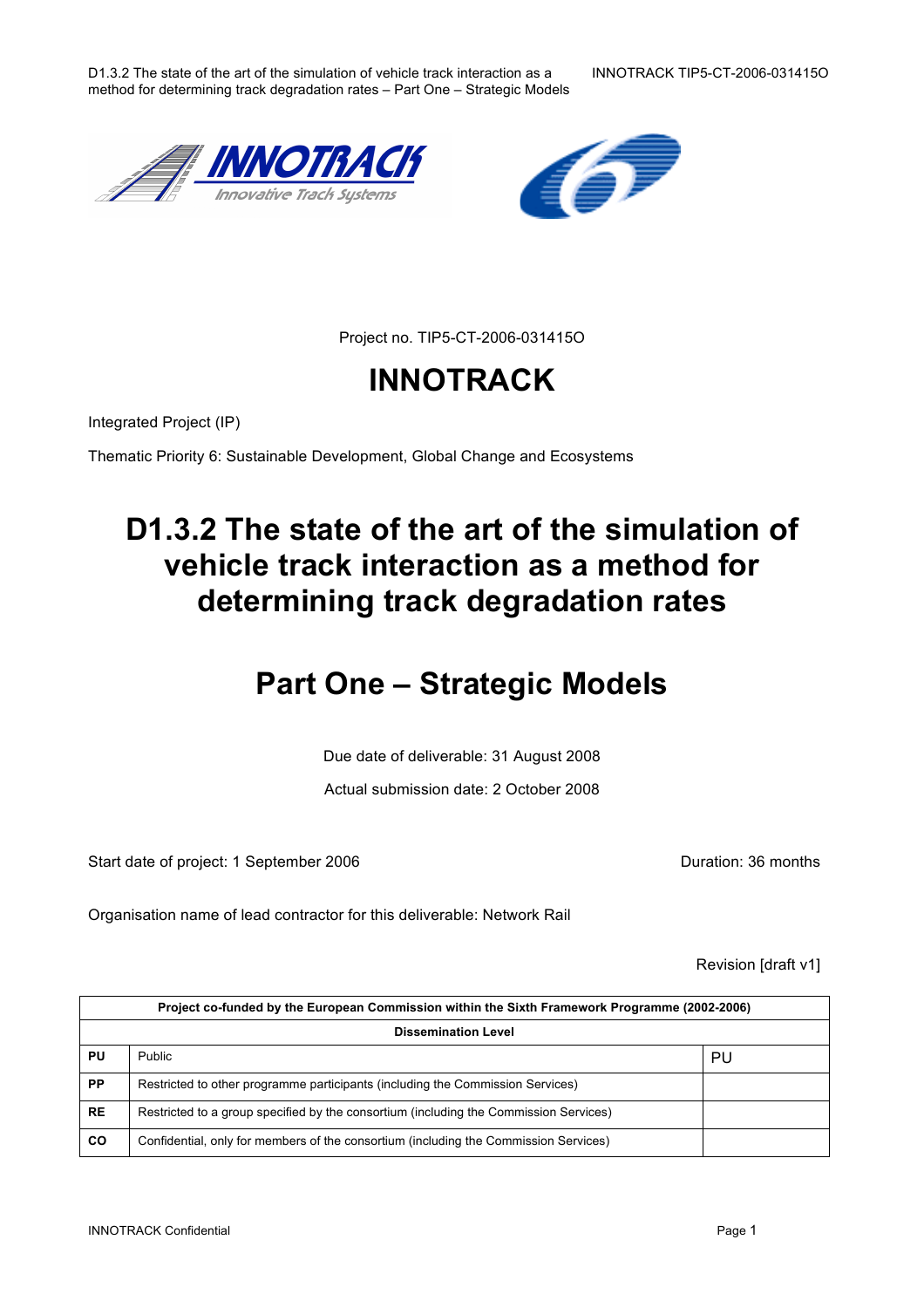# **Table of Contents**

| $\mathbf{1}$ . |                                        |  |  |
|----------------|----------------------------------------|--|--|
| 2 <sub>1</sub> |                                        |  |  |
|                | 2.1<br>2.2<br>2.3<br>2.4<br>2.5<br>2.6 |  |  |
| 3.             |                                        |  |  |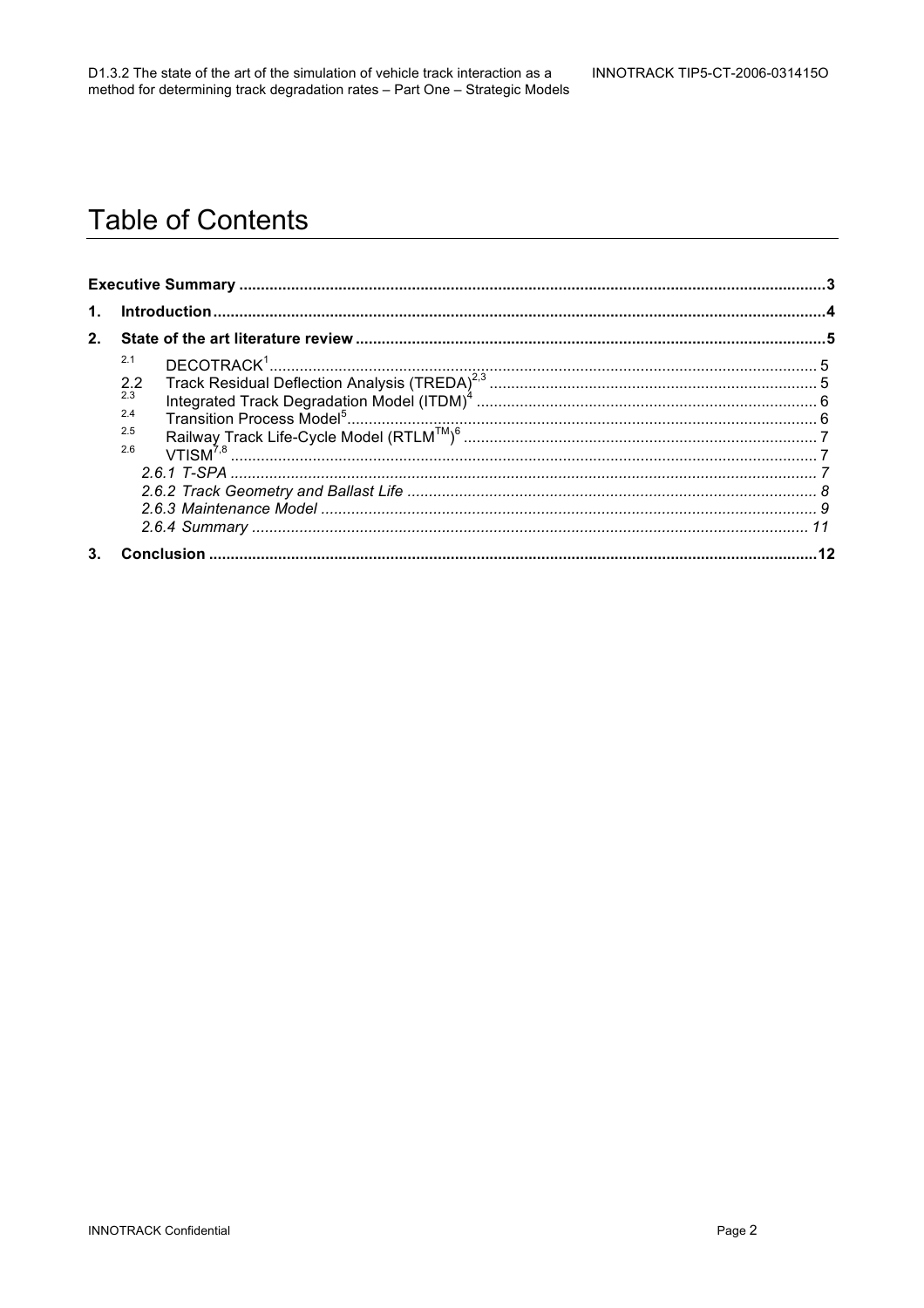## Executive Summary

In order to assess the life cycle cost benefit of innovation it is necessary to determine the influence that the change will have on the operational life of all the track components, the change in maintenance requirements and track availability.

A change to a component of a switch designed to improve reliability may be assessed from accelerated laboratory tests and high resolution numerical models without the need to consider the other aspects of the route. When a change of rail or track support is considered necessary to improve LCC, or as a response to more severe traffic conditions it may be necessary to consider the impact of the change on an entire route as the benefit is unlikely to be the same over long distances that have different track characteristics. As the renewed track may have a life of forty years or more, the development of tools to assist in the determination of the whole life costs of changes in track and traffic for strategic decision making has become a technical priority. Models for this type of calculation are necessarily of lower resolution in order to allow for the wide variation in conditions on a route basis. The lower resolution should not reduce the validity of a decision to change track components or maintenance processes. The model may be based on experience of degradation rates of components under different conditions or include the output of vehicle dynamics software that simulates the response of specific vehicle types to the different track characteristics along the route.

This report (Part 1) examines six tools, one each from Sweden, Australia and Japan, two from the USA and one from Great Britain, which have been developed to assist with the strategic decision making process. The British model, the Vehicle-Track Interaction Strategic Model (VTISM), is then examined in more detail and possible areas for improvement suggested.

VITSM predicts vertical track geometry degradation. The equations used to predict vertical track degradation are adequate. One limitation of VTISM is it is built around Network Rail's track geometry and vehicle databases. This makes it difficult to apply the track degradation model to a route not included in Network Rail's system. It is also difficult to modify route characteristics, such as line speed.

Several vertical track degradation models have been developed with the goal of optimising track maintenance. The two approaches use mechanistic equations or trending analysis on historical data for a specified route. The mechanistic model could be applied to a variety of scenarios, but had to be calibrated to actual track data. The trending analysis approach was limited to the specific track route. This approach made it difficult to predict the effects of changing vehicle characteristic (axle load, speed, yaw stiffness) or track characteristic (sleepers or rails).

There has not been a lot of development in the area of lateral degradation models.

Due to lack of a prediction model for lateral track geometry degradation in VTISM, it is recommended that efforts should be made to develop such a model.

The relationship or algorithms between track geometry degradation, wheel/rail forces, track strength and tonnage should also include constants that will allow the calibration of the model to local conditions and adjustment of model predictions by actual historic track geometry degradation results for any specific route.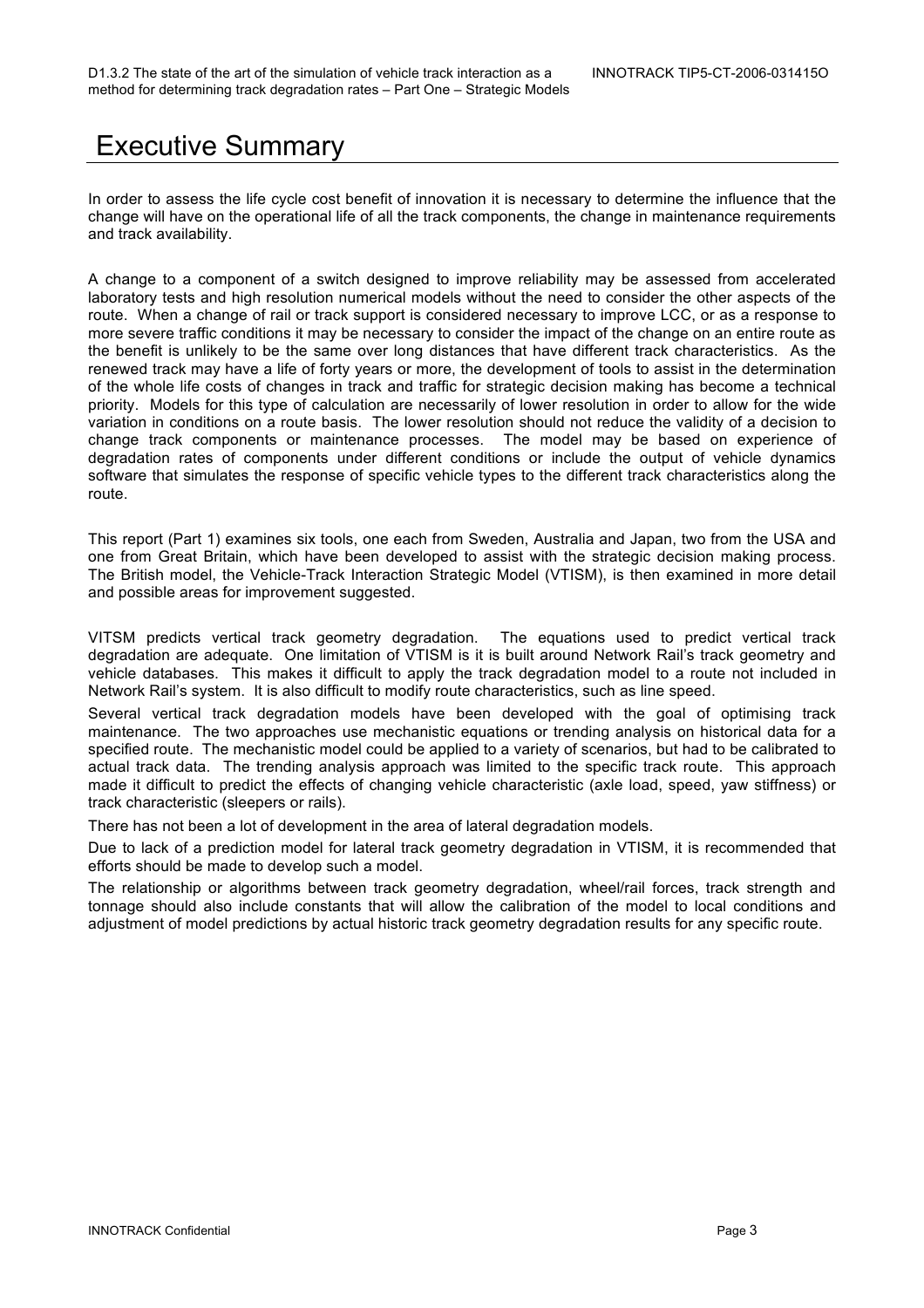# 1. Introduction

In order to assess the life cycle cost benefit of innovation it is necessary to determine the influence that the change will have on the operational life of all the track components, the change in maintenance requirements and track availability.

A change to a component of a switch designed to improve reliability may be assessed from accelerated laboratory tests and high resolution numerical models without the need to consider the other aspects of the route. When a change of rail or track support is considered necessary to improve LCC, or as a response to more severe traffic conditions it may be necessary to consider the impact of the change on an entire route as the benefit is unlikely to be the same over long distances that have different track characteristics. As the renewed track may have a life of forty years or more, the development of tools to assist in the determination of the whole life costs of changes in track and traffic for strategic decision making has become a technical priority. Models for this type of calculation are necessarily of lower resolution in order to allow for the wide variation in conditions on a route basis. The lower resolution should not reduce the validity of a decision to change track components or maintenance processes. The model may be based on experience of degradation rates of components under different conditions or include the output of vehicle dynamics software that simulates the response of specific vehicle types to the different track characteristics along the route.

This report (Part 1) examines six tools, one each from Sweden, Australia and Japan, two from the USA and one from Great Britain, which have been developed to assist with the strategic decision making process. The British model, the Vehicle-Track Interaction Strategic Model (VTISM), is then examined in more detail and possible areas for improvement suggested.

A second report (Part 2) will review higher resolution tools from a range of sources including those used within the InnoTrack project. The subject of model calibration and validation will also be discussed in Part 2.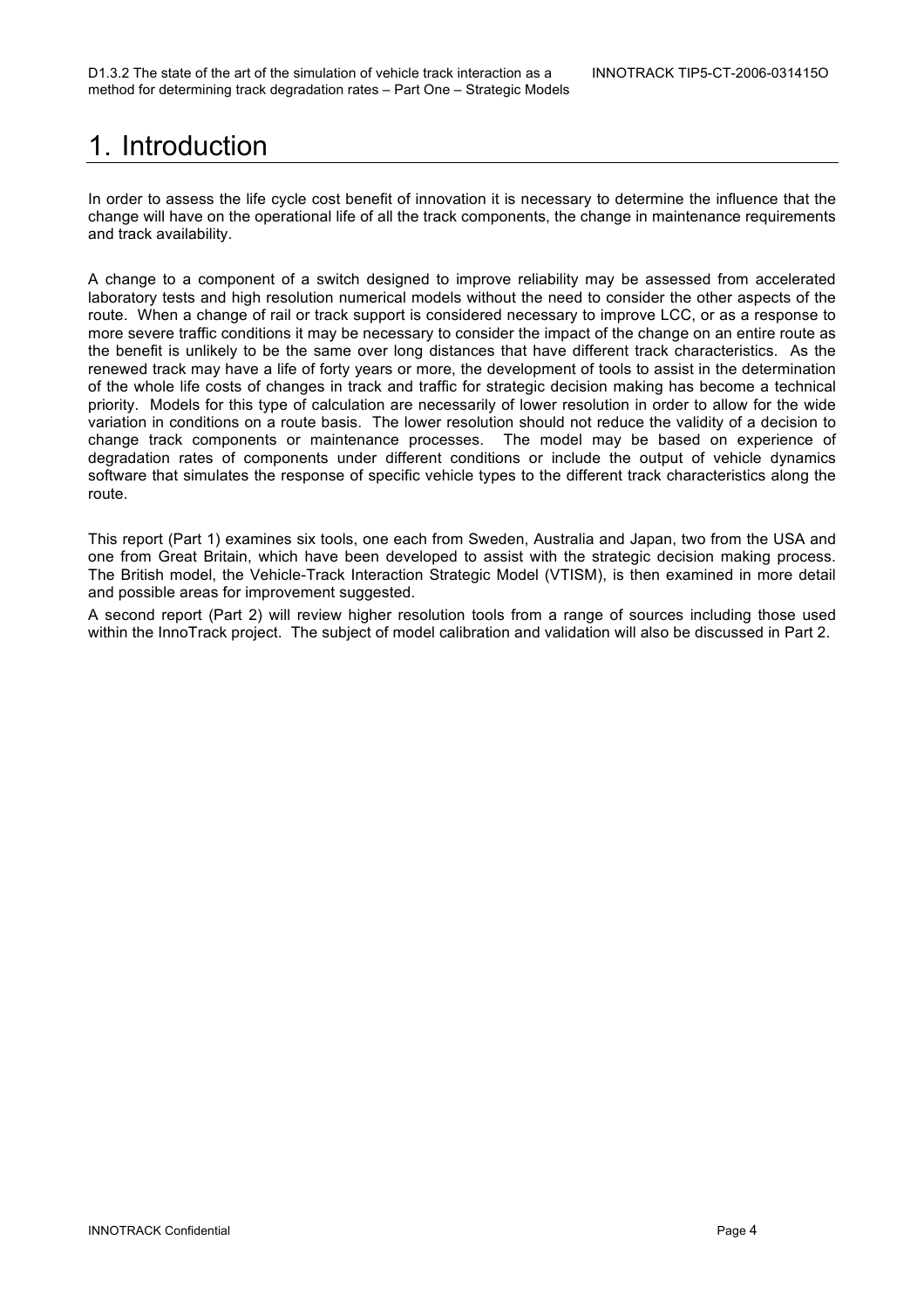# 2. State of the art literature review

A literature review was conducted to determine the state of the art of strategic track degradation models.

## 2.1 DECOTRACK<sup>1</sup>

The main focus of the Degradation Cost of Track (DeCoTrack) model developed by Luleå University of Technology and Banverket is to estimate the changes in maintenance and track degradation rate due to traffic change. DeCoTrack simulates changes in traffic parameters such as axle loads, annual tonnage, speed, mix of vehicle types and vehicle maintenance conditions. The outputs from this model are both track degradation rates and costs.

DeCoTrack is currently designed to simulate degradation of the sleeper, rails and ballast. The model has the rail degradation as base in the analysis. Rail degradation is generated by two mechanisms: wear and fatigue. The model describes the two mechanisms in parallel. Wear and fatigue are influenced by curvature. Rail life in higher curvature track is dominated by the wear mechanism. In tangent track the dominating degradation mechanism is rail fatigue. In the model, track settlement has the same type of relationship to axle load and tonnage as rail fatigue.

The rail fatigue and track settlement are dependent on the force amplitudes of the passing wheel set. The load from a wheel set is described by:

Total axle load = Static axle load + Quasi Static load (axle load in curves) + Dynamic axle load (unsprung mass and surface roughness)

A degradation index is calculated for both track conditions and vehicle data. Fatigue generated by each vehicle passing over a track segment is calculated and added together to give an annual total fatigue degradation index.

Rail wear is calculated in parallel with rail fatigue. Rail wear is correlated to curvature, vehicle steering performance and lubrication.

DeCoTrack develops an economic projection by a linear conversion between technical life and annual trafficrelated maintenance costs.

The following are not included in DeCoTrack:

Effects of preventative maintenance (grinding)

Cost for turnouts degradation

Does not use incremental time stepping

## 2.2 Track Residual Deflection Analysis (TREDA)<sup>2,3</sup>

The Track Residual Deflection Analysis (TREDA) model was developed under Federal Railroad Administration (FRA) sponsorship to quantify lateral track shift (i.e., misalignment growth). The information was provided in an unpublished report, and the model has limited validation.

Track shift is defined as the permanent lateral distortion of a track segment which can occur under vehicle passes due to resulting lateral loads. The generalised TREDA model accounts for the following parameters to quantify track shift.

Sleeper type – Wood and concrete sleepers can be modelled using the program.

Unloaded sleeper lateral resistance

Sleeper-ballast friction coefficient as a function of vertical load

Sleeper-ballast hysteresis under cyclic load

Rail section properties

Rail temperature differences from the stress-free temperature Track curvature – User input parameter in degrees. The program converts degrees of curvature to chord length of 100ft (30.5m).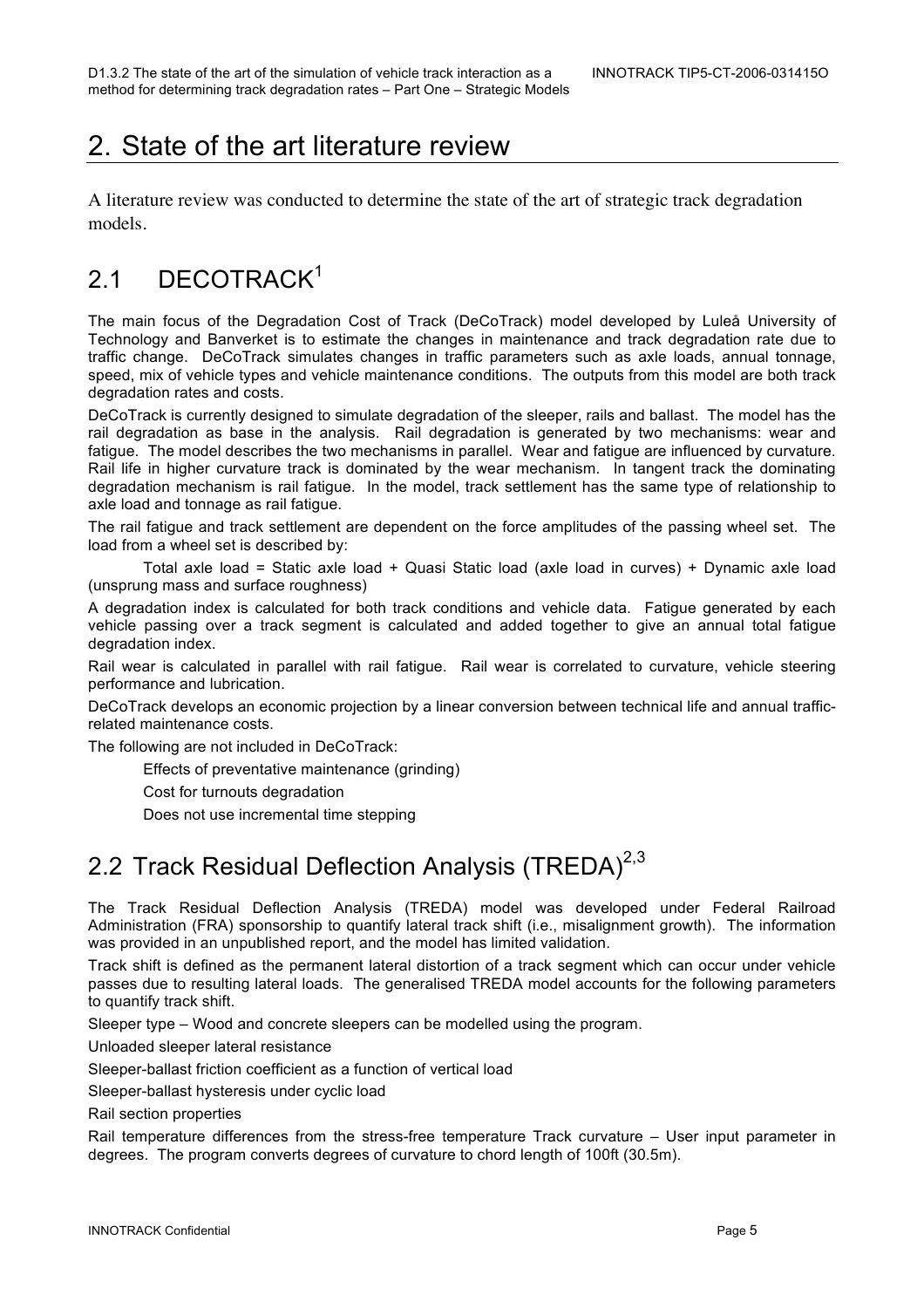Initial misalignments – The model simulates this parameter with the assumption that the misalignment occurs in the middle of the track and is represented by misalignment amplitude at the centre, and the half length of the amplitude.

Axle vertical and lateral loads

Single or multiple axle vertical loads

Net axle lateral loads at single or multiple axles

Net axle loads varying over a finite wavelength

Vertical foundation modulus

The model will predict lateral track shift due to moving loads in the form of cumulative deflection of the track under a given number of passes. The output is in the form of residual deflection versus the number of axle passes, and the total deflection at the end of last pass as a function of distance along the track. Limited validation of results has been performed for tangent track with no initial misalignment and no thermal force.

### 2.3 Integrated Track Degradation Model (ITDM)<sup>4</sup>

The Integrated Track Degradation Model (ITDM) was developed by Queensland University of Technology, Australia to predict track behaviour and degradation. The model uses a mechanistic approach for its interrelated deterioration sub models: Rail Sub-Model, Sleeper Sub-Model, and Ballast and Subgrade Sub-Model. An entire track system or individual component degradation can be modelled. The degradation is calculated for cycles determined by tonnage and time.

**Rail Sub-Model –** Currently ITDM only analyzes degradation through rail wear. It is assumed that rail grinding removes most of the defects. The interactive relationship between grinding and rail fatigue has not yet been established, so rail fatigue is not included in the model. Axle load and train speed are the major factors affecting rail wear.

**Sleeper Sub-Model –** Timber sleepers are assumed to fail by spike killing, plate cutting, and decay. Stress conditions in a timber sleeper are correlated with sleeper life. In the model all wheel loads are classified and standardised. The assumption is that each standardised wheel loading cycle causes an equal amount of sleeper damage. Therefore the total sleeper replacement in a section of track for a given period is proportional to the total wheel loading cycles. Analysis of sleeper degradation is independent of historical data and length of track, because the model relates sleeper degradation with applied loads.

**Ballast and Subgrade Sub-Model –** Track modulus is the key parameter in predicting track degradation. Subgrade stiffness and ballast depth have the most effect on track roughness.

ITDM integrates various types of track component degradation. The effect of the deterioration of one component on the other is reflected by changes in the dynamic force on the rails.

### 2.4 Transition Process Model<sup>5</sup>

The Transition Process Model was developed in Japan to determine an optimal tamping schedule for the Japanese railway network. The modelling was undertaken in three parts:

- 1. Predicting track degradation Degradation Model
- 2. Predicting required maintenance operations Restoration Model
- 3. Planning an optimal maintenance schedule Optimal Track Maintenance Scheduling Model

The degradation model applies an exponential smoothing function to historical data for lengths of track known as "lots". A lot is a track section 100 m in length and a division for a tamping unit. The model predicts the growth of the standard deviation of surface irregularities over time.

The restoration model predicts the tamping maintenance effects on surface irregularities. The actual data for a given lot is reviewed. A comparison between pre and post tamping measurements is done. A linear regression and a 95% confidence interval are used to determine the relationship. This equation is applied to all lots. The model assumes that the effect of maintenance is constant across all segments of track.

The optimal track maintenance model's goal is to optimise the operation of the tamper. The output from the degradation model and the restoration model are used. The model uses the data to determine which lot has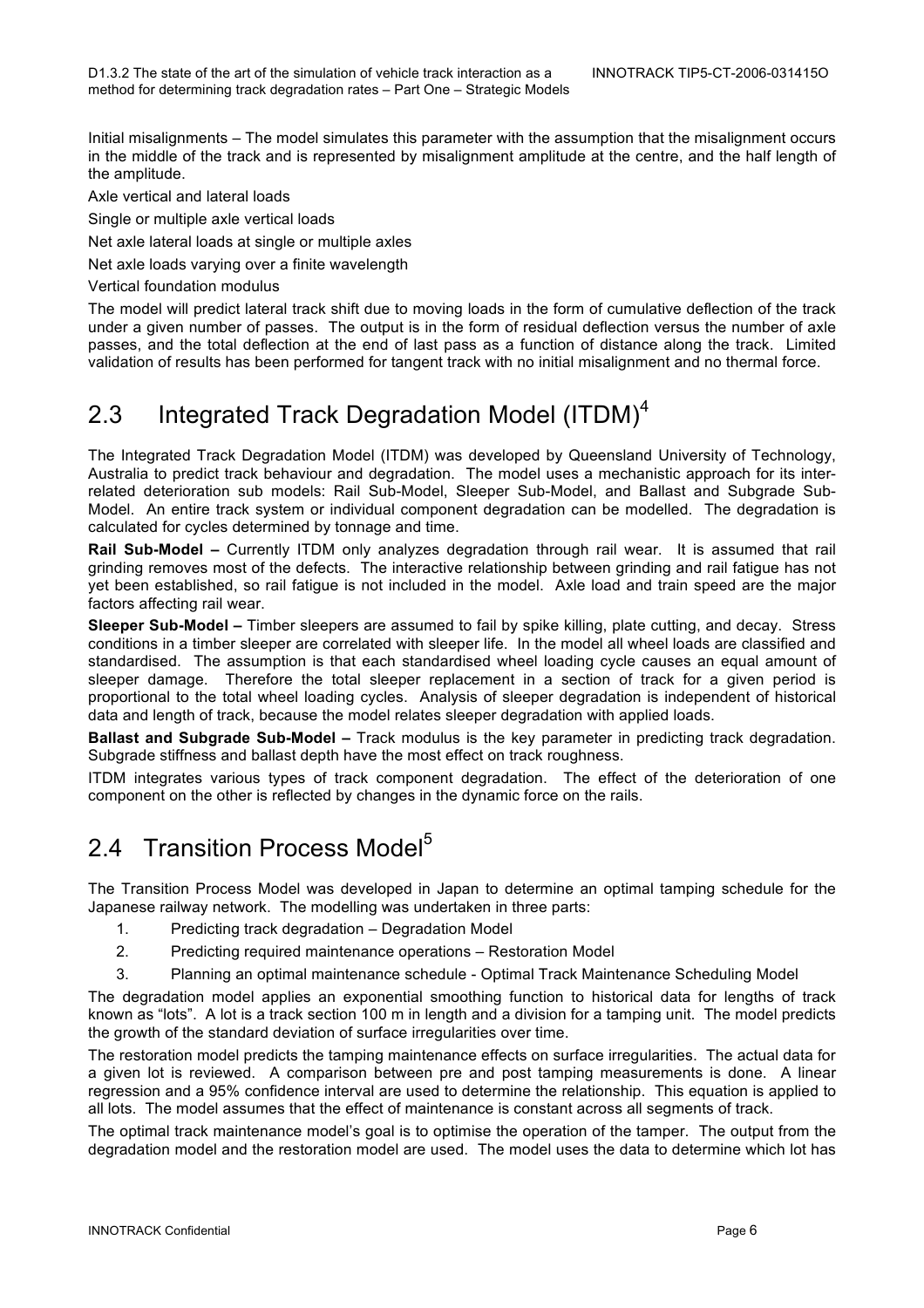the highest degradation rate and requires the most maintenance (restorations). The tamper schedule is then optimised to maintain the track in the best condition possible with the available resources.

In summary, the model is based mainly on trending analysis of short segments (100m lots) of track. It uses historical data to predict future degradation, and maintenance requirement. This information is then used to optimise the maintenance schedule against the resource level available.

### 2.5 Railway Track Life-Cycle Model (RTLMTM)<sup>6</sup>

The Railway Track Life-Cycle Model (RTLM) was developed under the Association of American Railroads' Research Program. RTLM predicts rail wear rate, rail defect growth rate, wooden sleeper degradation, turnout degradation, ballast degradation, and track roughness growth. Maintenance costs are calculated based on degradation rates, maintenance policies, replacement costs, and interest rates.

In RTLM, degradation calculations are based on the mechanistic models derived from theoretical or experimental results. Each degradation model has coefficients that allow for calibration against field data.

Track roughness is calculated from cumulative permanent deformation of ballast, subballast, and subgrade layers under repeated axle loads.

Ballast life is calculated based on ballast fouling from breakdown due to traffic and tamping, and from other sources such as wet spots (mud pumping).

Wooden sleeper degradation is calculated in terms of plate cutting and spike kill damage due to traffic, and decay due to weather.

Rail wear rate is calculated from the product of wheel/rail tangential forces and creepage.

Rail defect rate is derived from metal fatigue equations and Weibull distribution.

The program allows users to build different track segments. Each track segment may contain different rail, sleepers, fasteners, ballast types, and train service. The calculation can be performed for one segment or many. The output is given for each individual segment or the entire track based on weighted averages of the individual segments.

### 2.6 VTISM<sup>7,8</sup>

The Vehicle Track Interaction Strategic Model (VTISM) was developed on behalf of Network Rail and the Rail Safety and Standards Board for use by the British railway industry in strategic asset management. It combines outputs from the following models to optimise maintenance and renewal strategies taking into account vehicle and track characteristics.

The vehicle dynamics modelling package VAMPIRE simulates the dynamic load environment for a given vehicle and track characteristics.

The Whole Life Rail Model (WLRM) uses the output loads from the Vampire simulation to predict the probability of formation of RCF and side wear.

The Track Strategic Planning Application (T-SPA) software predicts the impact of different renewal, maintenance, and train operations on the condition and performance of the track for a given time period. The track geometry degradation models reside within T-SPA.

#### 2.6.1 T-SPA

T-SPA is a decision support tool used to provide analysis of track renewal and maintenance options, related to condition and performance of the track. The asset behaviour relationships are the core of T-SPA. The relationships are used in two main ways:

They provide short and long term forecasts of key track indicators under different renewal, maintenance and traffic scenarios.

They allow different renewal and maintenance strategies to be tested, calculating parameters to which replacement criteria and maintenance thresholds can be applied.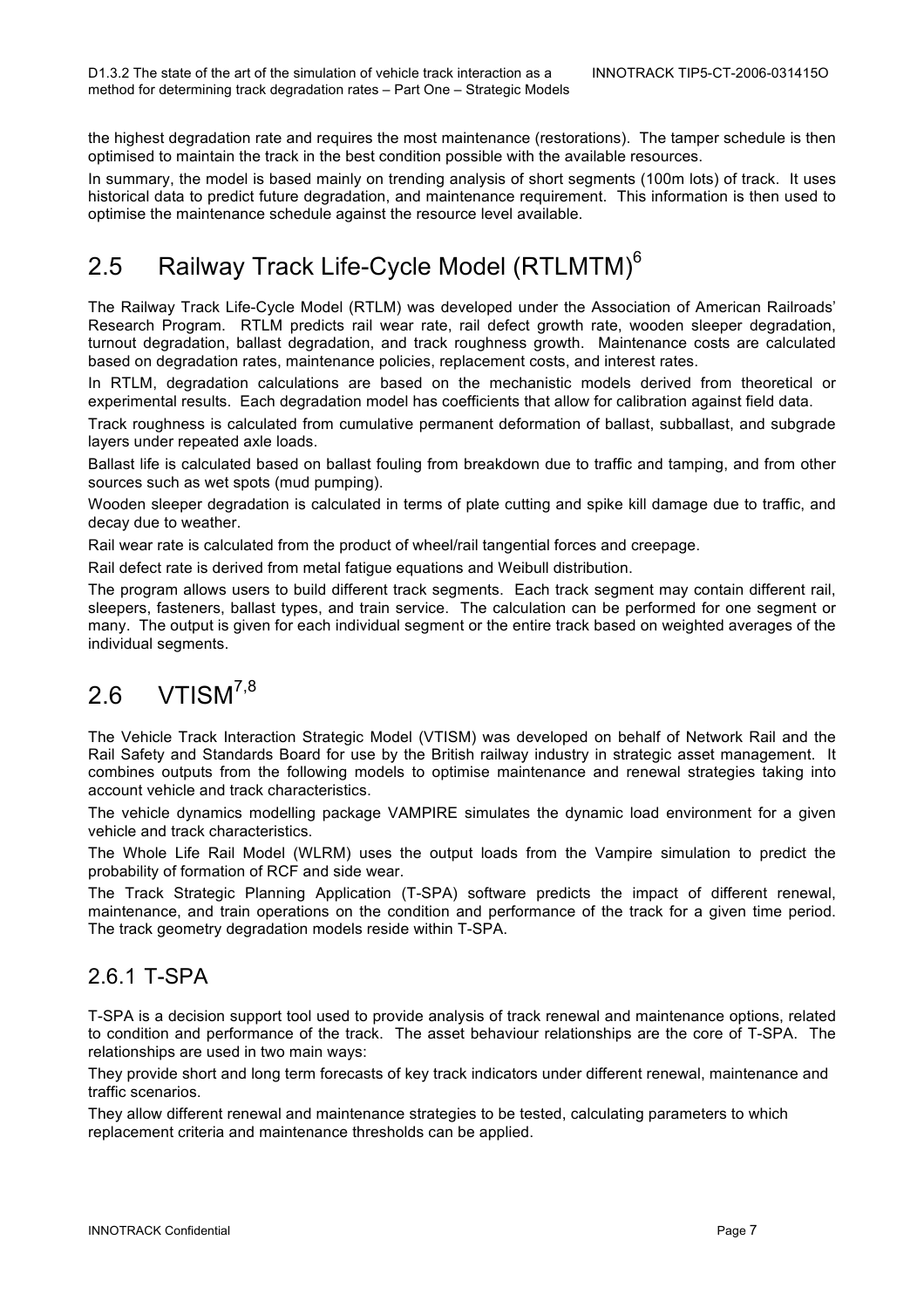Several models are used to predict the degradation of track components due to traffic volume, vehicle types, and the age and condition of components. There are five categories of models:

Service Life Relationships

Rail defect

Rail breaks

Track geometry and ballast life

Level 2 exceedences

T-SPA requires three main sources of user specified inputs: train service data, maintenance regimes, and renewal criteria. The other data used in calculations are stored in databases linked to the model.

The volume, type and speed of traffic are major causes of degradation. The train service pattern can either be held constant or projected traffic growth can be modelled. It is also important to know the traffic volume in order to determine the impact of poor track conditions that require imposition of temporary speed restrictions on services (i.e. delay penalties).

T-SPA's definition of the maintenance cycle relates only to tamping and stoneblowing. Rail grinding is not included. Track geometry thresholds are specified by the user to determine when maintenance is invoked. A constant maintenance interval can also be specified.

Renewals can be specified when a calculated parameter reaches a specified limit. Different renewal scenarios can be modelled to determine what will provide the maximum benefit in terms of safety and train delay mitigation. T-SPA is also useful in establishing the priorities for renewal applications.

T-SPA calculations represent renewals, maintenance and train service scenarios. There are several outputs that need to be considered to determine the effectiveness and affordability of the scenario. The output may be classified into four categories: demographics, condition, performance, and investment.

The demographic outputs from T-SPA are age and residual life of assets for each segment.

The condition outputs for rail are number of defects removed and the number of rail breaks. Track geometry condition outputs are short wave (35m) vertical standard deviations, and the number of level 2 exceedences. There is no sleeper degradation model in T-SPA. Renewal of sleepers is based mainly on the age and accumulated tonnage.

Performance outputs mainly relate to track condition. This includes rail defects, breaks, RCF damage, track geometry, sleeper age, and ballast condition.

Investment outputs are the volume of renewals and maintenance activities and the associated costs.

### 2.6.2 Track Geometry and Ballast Life

The focus of this task is on the track geometry and ballast life models. Figure 1 is an overview of the geometry model and its relationship between the inputs and outputs. In the model track geometry is evaluated every 200m.

Track geometry deteriorates through two mechanisms: the effect of dynamic forces, and the condition of the ballast. These mechanisms are described by the interaction of the force model and the ballast model.

The force model is applied to individual track sections defined by user and calculates the mean forces experienced by the track due track and vehicle properties. The data for the selected track section is read into T-SPA from Network Rail's vehicle and track databases. The data is used to define the current asset condition and the degradation is calculated in monthly intervals for a specified time period. The degradation is quantified by the change in standard deviation.

The three types of forces calculated in T-SPA are the following:

**Ride force due to vehicle body bounce –** The ride force depends on the average standard deviation for the track section, the speed of the vehicle and its ride characteristics, the impact of previous maintenance operations, and the axle load.

**General P2 forces arising from the unsprung mass of vehicle axles acting on a rough track surface** - The calculation of the P2 forces depends on both vehicle and track properties. The track properties are defined by the track stiffness, track damping, rail characteristics, sleeper spacing.

**P2 forces arising from the unsprung mass of vehicle axles acting on individual track dips -** Track dips can be a result of welds or joints.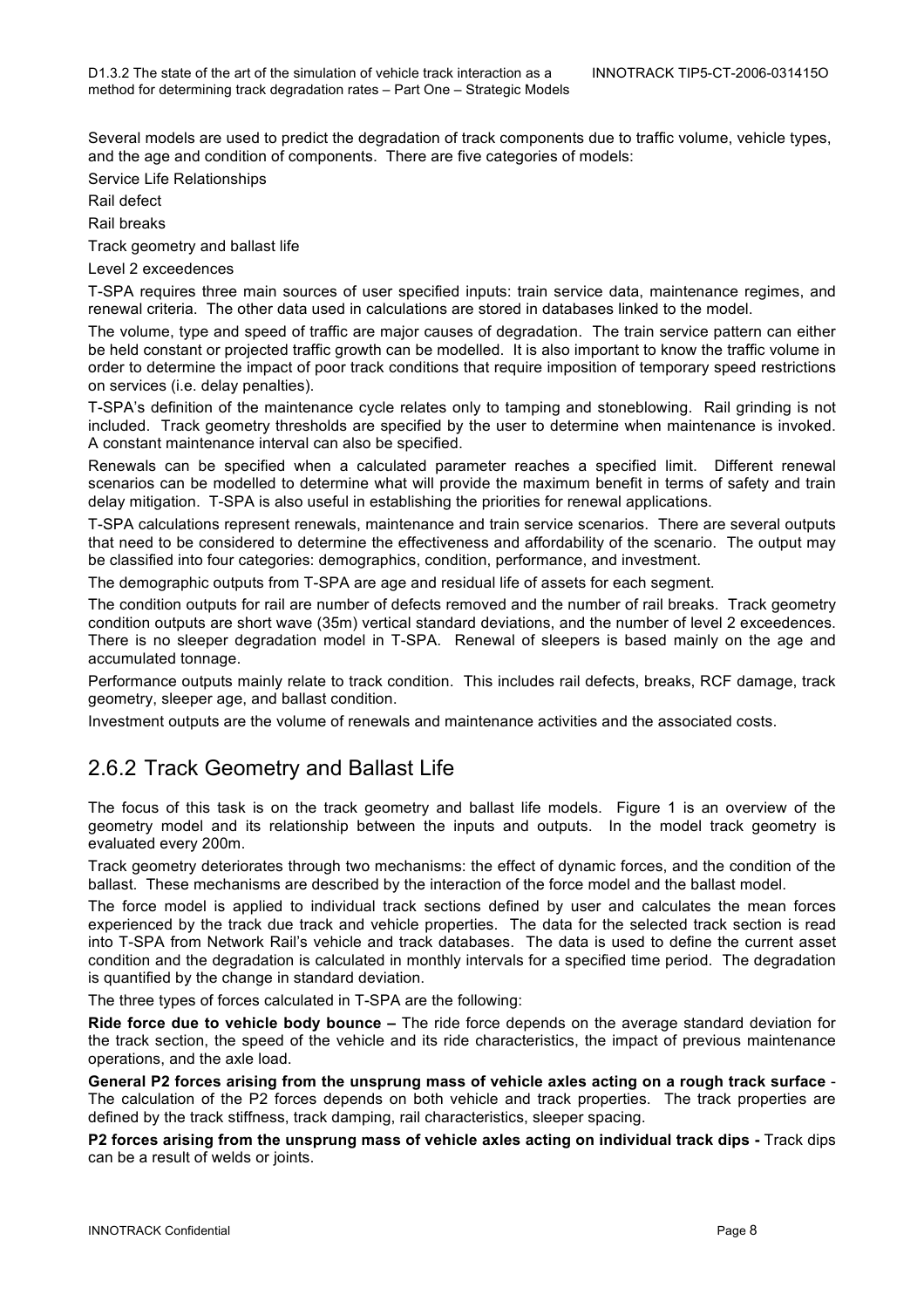The contribution of each of the forces to the degradation rate is:

#### **SDTotal = √(SDTrackdips<sup>2</sup> + SDUnsprungMass<sup>2</sup> + SDTotRideForce<sup>2</sup> )**

The ballast condition depends on the fraction of available ballast voids which has been filled by fines. The model evaluates fines generated from the following:

**Environmental fines** - Contaminates from the surrounding atmosphere, i.e. dust, wind blown particulate

**General traffic fines** - Created through the breakdown of ballast under traffic.

**Wagon fines** - Material dropped from passing vehicles.

**Maintenance fines** - Generated from maintenance activities such as tamping.

The accumulation of fines in the available voids contributes to the increase of geometry degradation. The ballast model predicts the rate at which the available voids are filled with fines.

Calculating the standard deviation for every track section at every time point would be excessive. An empirical function is fitted through several points of the calculated geometry.

#### **SDTotal = k exp (at<sup>b</sup> )**

The coefficients a, b, and k are determined from the 3 point fit to SD total calculated at t=0.5, 1, and 2. This function allows the known geometry and the deterioration rate of the track section to set the initial ballast condition factor. A local calibration constant allows for characteristics of the track section behaviour not accounted for by the theoretical model to be incorporated into the results. This approach allows the theoretical model to be integrated with recent field conditions of the track section. The geometry degradation equations can be found in the appendix.

#### 2.6.3 Maintenance Model

As the ballast becomes clogged with fines or when the deterioration rate exceeds the maintenance criteria a maintenance cycle is triggered. Maintenance cycles are modelled in T-SPA. The following summarises the main features of the model:

Maintenance is treated similarly to renewals; it is triggered by user-defined criteria and subject to budget restrictions.

The model moves forward in monthly intervals. Maintenance actions are considered monthly, but renewals are considered annually.

Maintenance or renewals are considered on the basis of the track conditions from the previous period.

Scheduled maintenance actions take place at the end of the time period.

Renewals are scheduled for the year ahead. The month in which they occur is random (based on a random number generator with a seed of the track ID and year).

The track quality limit to be applied for a track section is relaxed if maintenance cannot retain the track quality within the current limit. This will continue until either the worst track quality limit is reached or the ballast is renewed.

Stoneblowing is generally applied when tamping can no longer keep the track quality in the satisfactory band. The criteria for this action can also be set by the user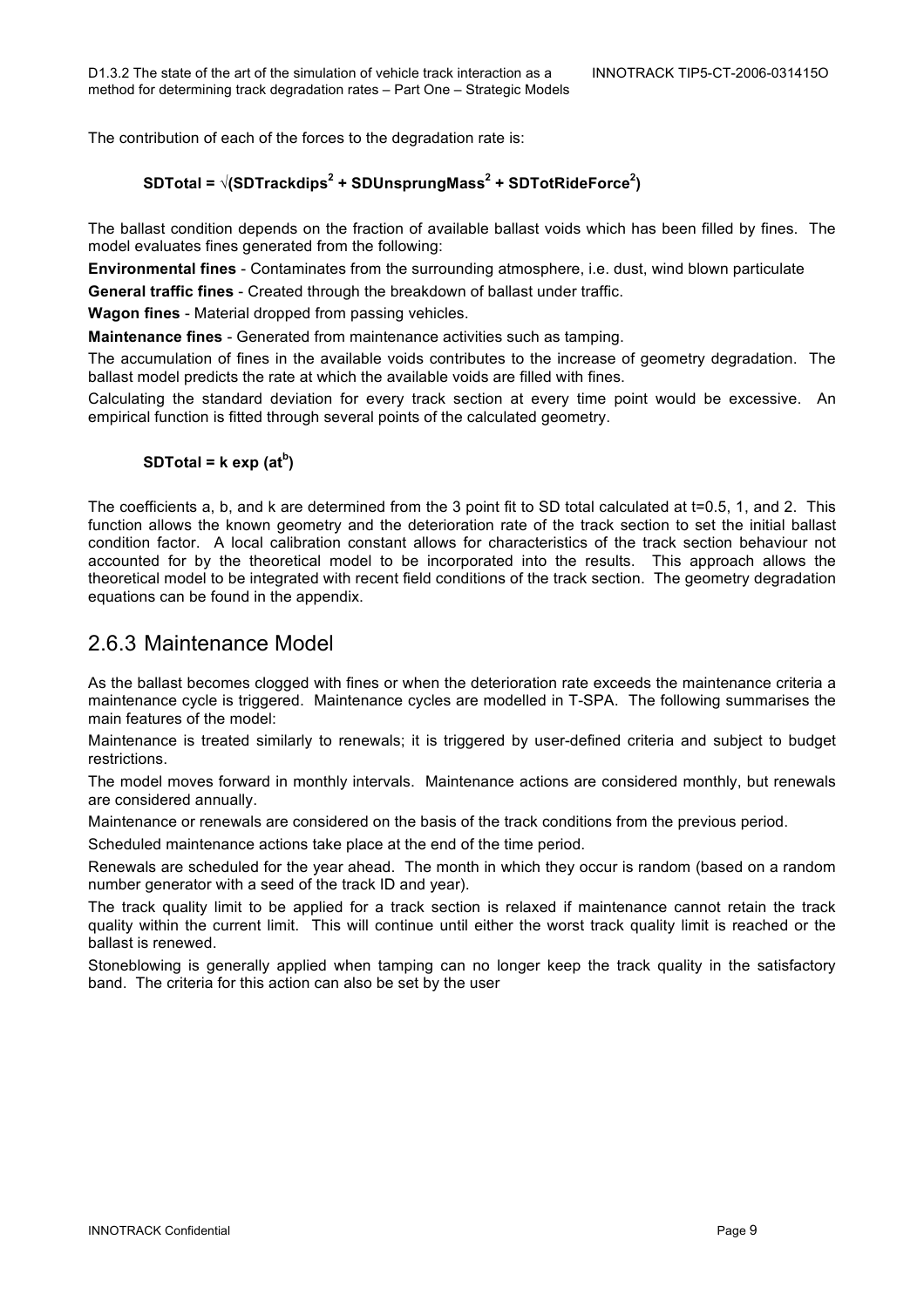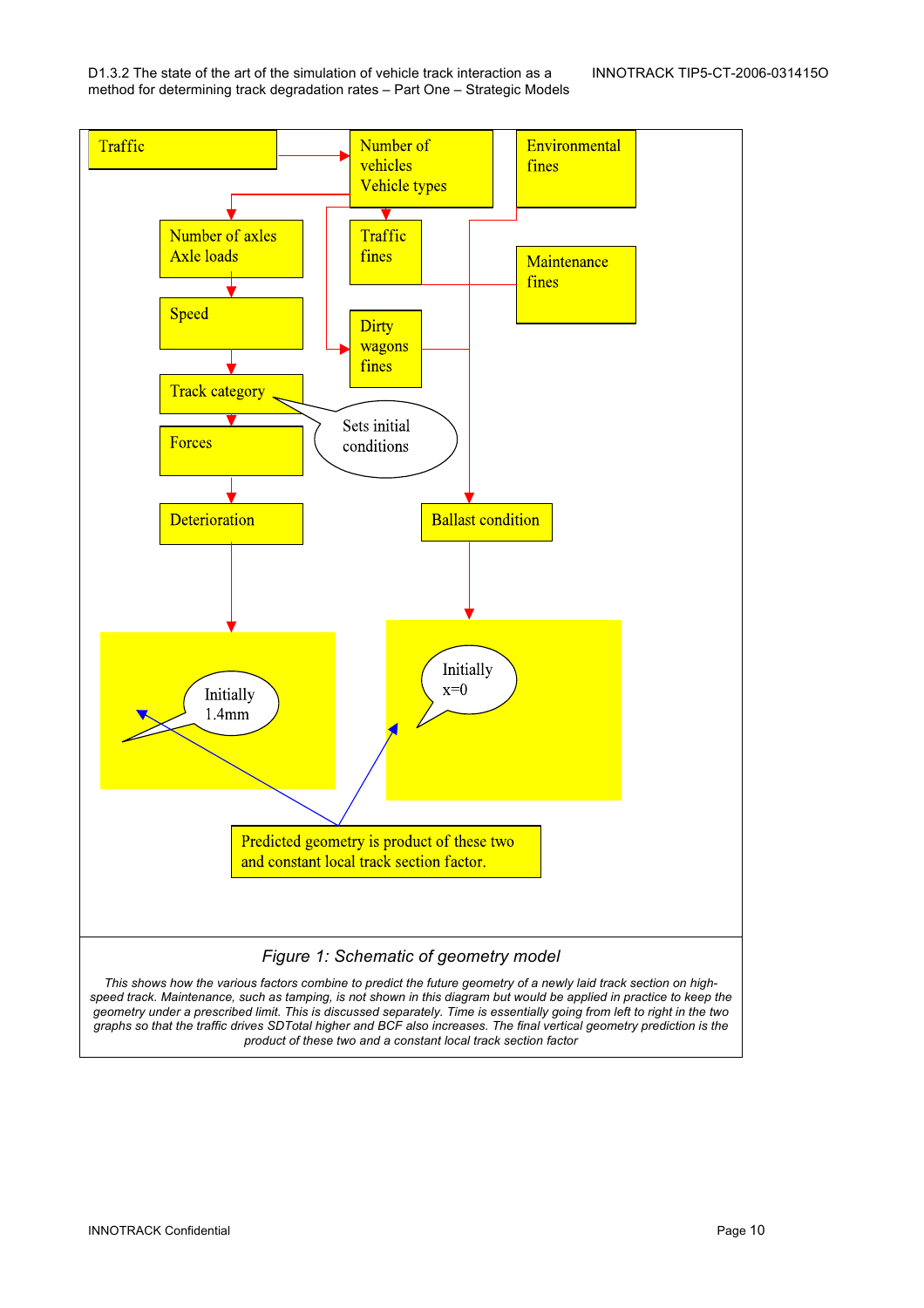### 2.6.4 Summary

VITSM predicts vertical geometry degradation. It uses the measure of standard deviation of the position of the top of one rail surface measured from its ideal position over 200m segments with a 35m low pass filter to quantify the track geometry. Upon review of the methodology, the equations used in T-SPA to predict vertical track degradation are considered to be adequate, if the local calibration constant is indeed used to represent the effect of subgrade/formation on track geometry degradation. One limitation of VTISM is that it is built around Network Rail's track geometry and vehicle databases. This makes it difficult to apply the track degradation model to a route not included in Network Rail's system. It is also difficult to modify route characteristics, such as line speed.

The residual ballast life is currently calculated from the service life and age of ballast. It does not take into account the ballast condition and the rate at which the voids are filled with fines. This is an area that may be improved upon.

Because VTISM does not have a lateral track geometry degradation model, a further area for improvement would be the development of such a model for predicting lateral track geometry as a result of traffic volume, lateral wheel/rail forces and track condition.